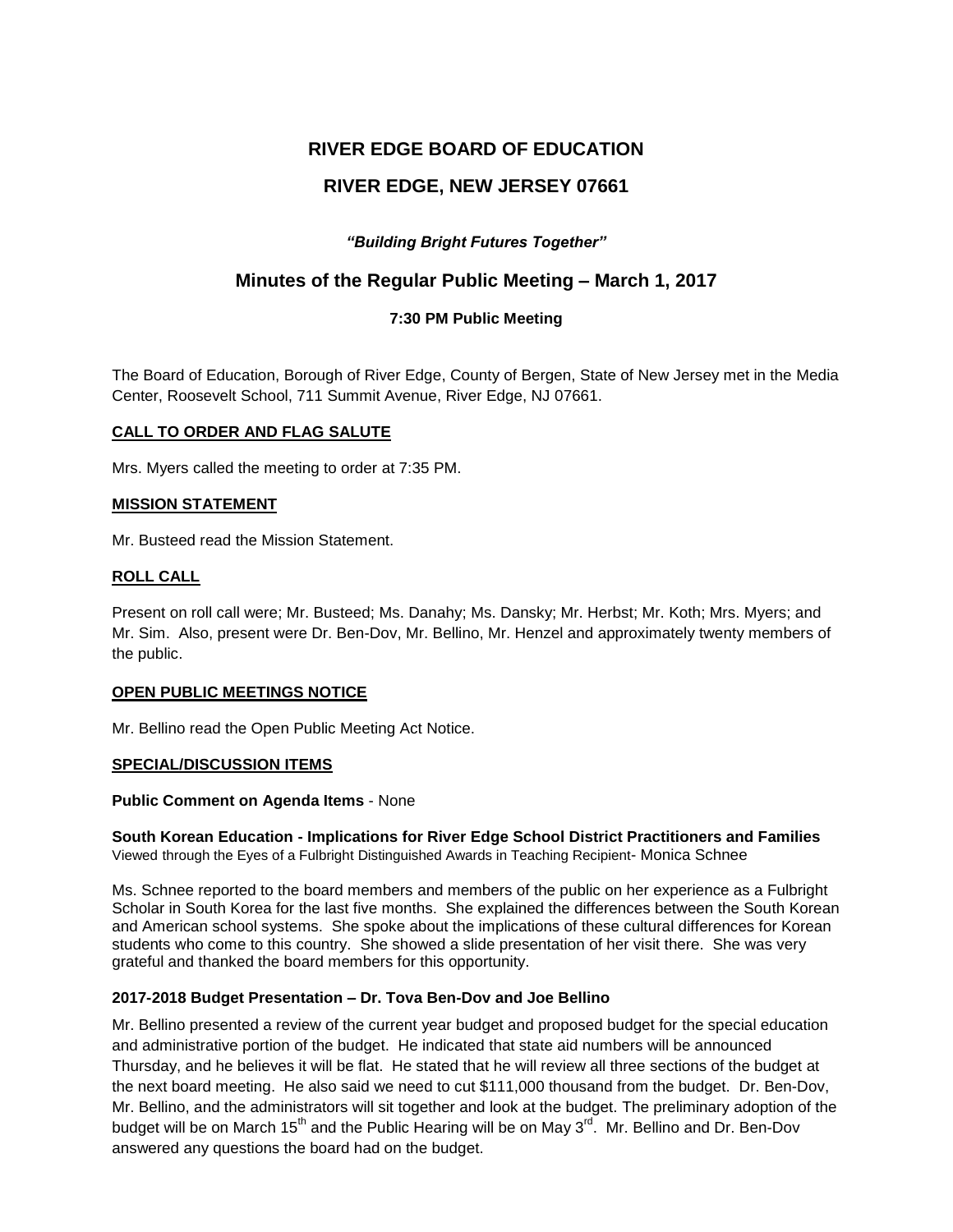#### **REPORTS**

#### **SUPERINTENDENT**

Dr. Ben-Dov reported on the following:

- Dr. Ben-Dov stated a letter was sent to parents today requesting that all districts and communities provide feedback on the proposed New Jersey (ESSA) Every Student Succeeds Act State Plan. ESSA replaces the (NCLB) No Child Left Behind Act.
- Interviews for the Building and Grounds position have started. The first round is complete and we have two finalists moving on to the final round next week. We will also interview for the Secretary to the Business Administrator Maternity Leave Replacement tomorrow morning.
- Dr. Ben-Dov had a HIB Incident to report. It involved a Cherry Hill  $5<sup>th</sup>$  grader who made verbal comments to another Cherry Hill 5th grader. It was investigated and found to be HIB related. The families were notified and action against the students took place. The student had to write a letter of apology and give a verbal apology, have sessions with the Pupil Assistance Counselor, and two days of recess detention.
- There was a Technology meeting today. Numerous items were covered: online resource services, STEAM, Google calendars, and usage of our website. Our next meeting will be in April.
- We had a new parent input meeting on February  $27<sup>th</sup>$ . We had both parents and staff attend this meeting. It was not greatly attended by parents, but was a meaningful meeting in terms of ideas on how the district can help new families adjust.
- Dr. Ben-Dov gave the board an enrollment update. She stated that Cherry Hill School enrollment is higher this year than last year at the same time and Roosevelt School kindergarten enrollment has increased and is very similar as last year's. It is therefore, premature to decide how many kindergarten classes would be in Roosevelt School for the 2017-2018 school year.
- Cherry Hill School's International Day was held on February  $23^{\text{rd}}$ . It was a great event with lots of activities for the students. Roosevelt will have their International Day on March 31<sup>st</sup>.
- Read Across America will be celebrated tomorrow
- Dr. Ben-Dov stated that a Personnel and Management Committee meeting is needed before the next board meeting

#### **PRINCIPAL**

Mr. Henzel reported on the following:

- Mr. Henzel congratulated Whitney Castellvi and her husband on the birth of their baby boy
- Parent teacher conferences are next week. Conferences have been scheduled through the portal and parents can view their time slots on the new conference tab. On Monday, the report cards will be available for parents to view their child's report card online. Mr. Henzel thanked Mrs. Blute for all of her work on this. Dr. Ben-Dov also thanked Mr. Henzel and Mrs. Blute.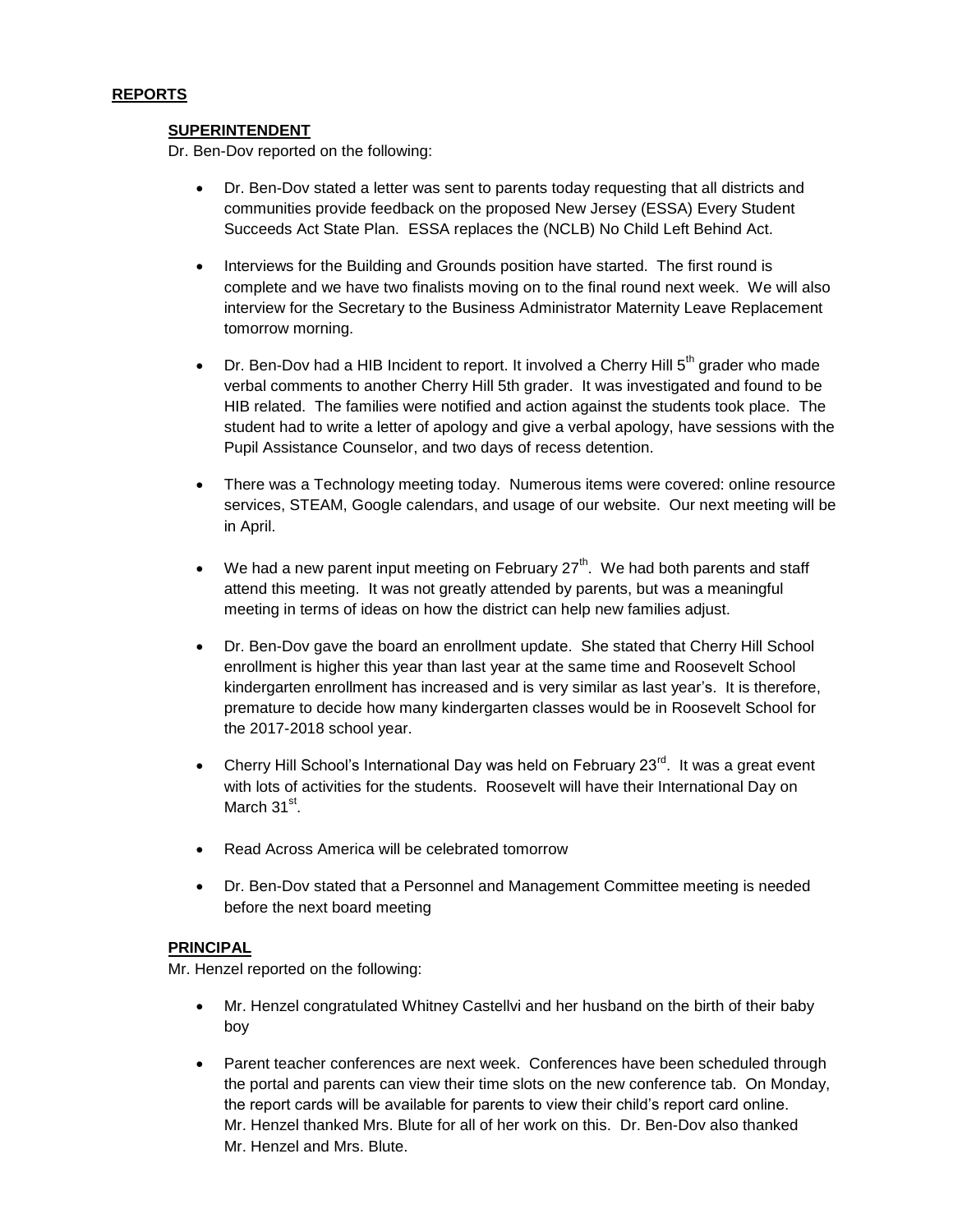#### **BOARD SECRETARY**

Mr. Bellino reported on the following:

 Mr. Bellino reminded the board members that the Ethics and Financial Disclosure forms are due to the county before April  $30<sup>th</sup>$ .

#### **PRESIDENT**

Mrs. Myers reported on the following:

- Mrs. Myers and Dr. Ben-Dov had a phone conference with Matt Lee regarding the board retreat. He will let them know how many hours this would count towards getting board certified.
- The Sixth Grade Board of Education Meeting will be held at the April 20<sup>th</sup> meeting

#### **COMMITTEES**

Ms. Dansky stated there was a Curriculum and Instruction Committee Meeting tonight before the Board Meeting. Some of the topics they discussed were Special Education Policy, not renewing the Bi-borough curriculum agreement with Oradell, STEAM curriculum, and science curriculum.

#### **MOTIONS TO BE ACTED UPON A**. **ADMINISTRATION/POLICY**

1. That the Board of Education approve the Minutes and Confidential Minutes of February 15, 2017.

#### **Motion by: Mr. Busteed Seconded by: Mr. Herbst**

Ayes: Ms. Danahy, Ms. Dansky, Mr. Herbst, Mr. Koth, Mrs. Myers, Mr. Sim Nays: None, Abstained: Mr. Busteed

- 2. That the Board of Education approve the staff development and travel as per the schedules for March 2017 including relevant mileage reimbursement. (Addendum)
- 3. That the Board of Education approve the completion of the following emergency drills:

| School           | <b>Dates</b>                                                                     |
|------------------|----------------------------------------------------------------------------------|
|                  | Cherry Hill School   February 6, 2017 Fire Drill<br>  February 17, 2017 Lockdown |
| Roosevelt School | February 8, 2017 Fire Drill<br>February 14, 2017 Active Shooter                  |

4. That the Board of Education approve the First Reading of the following policy:

| Policy# | <b>Title</b>             |
|---------|--------------------------|
| 6171.4  | <b>Special Education</b> |

#### **Motion by: Mr. Herbst Seconded by: Ms. Dansky**

Ayes: Mr. Busteed, Ms. Danahy, Ms. Dansky, Mr. Herbst, Mr. Koth, Mrs. Myers, Mr. Sim Nays: None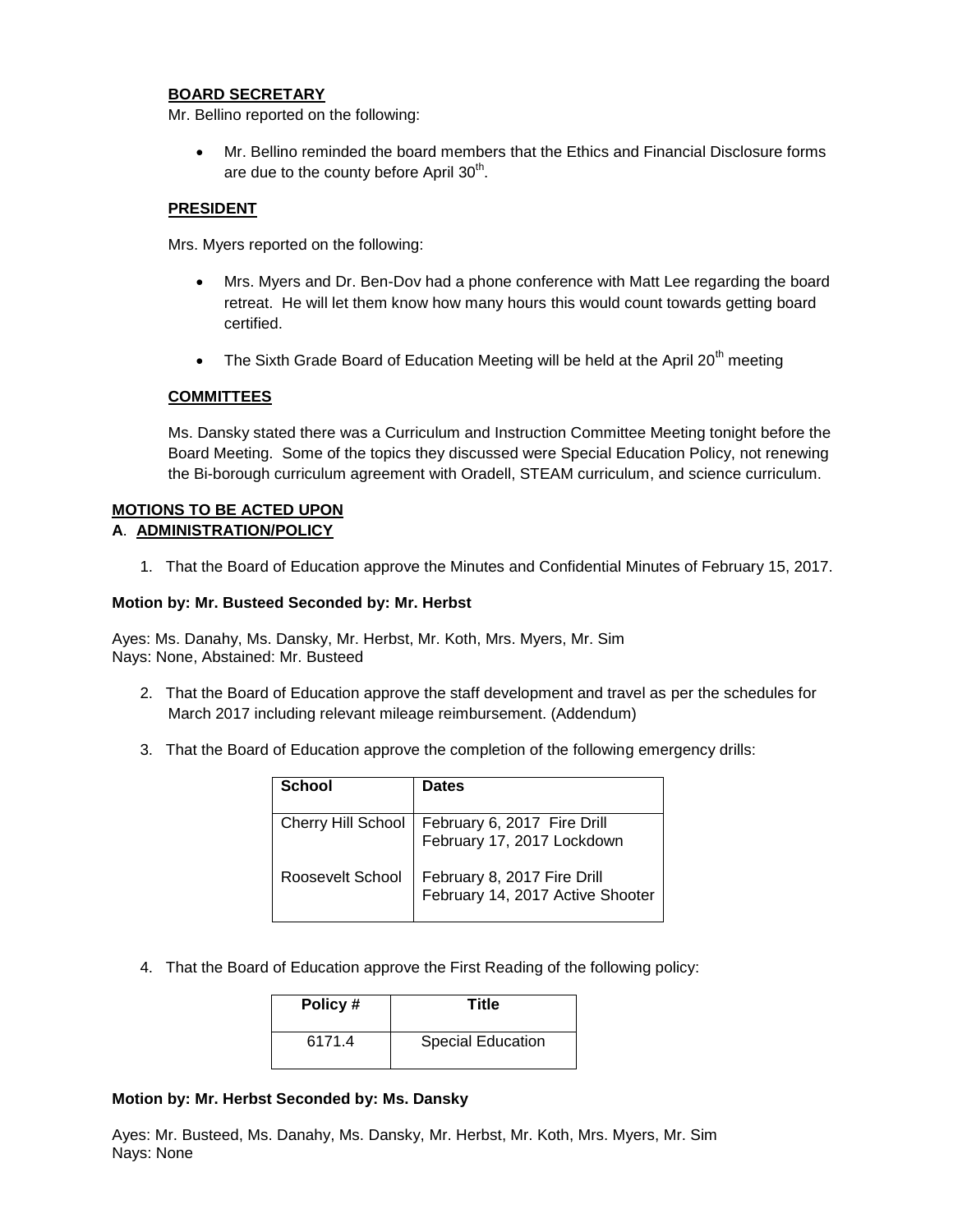- **B**. **CURRICULUM/EDUCATION** None
- **C**. **BUILDINGS & GROUNDS** None
- **D**. **FINANCE/GRANTS/GIFTS** None
- **E**. **PERSONNEL** None
- **F**. **RIVER EDGE SPECIAL EDUCATION** None

# **G**. **REGION V ADMINISTRATION & TRANSPORTATION**

1. Be it resolved that the Region V Council for Special Education will provide shared services for its member districts and be it further resolved that the River Edge Board of Education**,** upon recommendation of the Superintendent, approve the following Region V Shared Services Consultants, Psychologists, Learning Disabilities Teacher Consultants, Social Workers, Speech Language Specialists, Occupational and Physical Therapists, Translators to provide evaluations, direct services and consultation, to non-public and public schools for member districts upon request for the 2016-2017 school year.

| Christine R. Lazar | Psychologist                   |
|--------------------|--------------------------------|
| Ilana B. Schuchman | Speech and Language Specialist |

#### **Motion by: Ms. Dansky Seconded by: Mr. Koth**

Ayes: Mr. Busteed, Ms. Danahy, Ms. Dansky, Mr. Herbst, Mr. Koth, Mrs. Myers, Mr. Sim Nays: None

#### **OLD/NEW BUSINESS** - None

**PUBLIC DISCUSSION** - None

#### **CLOSED SESSION**

Motion made by Ms. Dansky, seconded by Mr. Sim to convene into closed session.

#### Voice vote all Ayes

That in accordance with the provisions of the Open Public Meetings Act the River Edge School District Board of Education shall conduct a closed session pursuant to the exceptions prescribed by N.J.S.A. 10:4-12 for the purpose of discussing:

- A. Personnel
- B. Bi-borough Update

It is anticipated that the length of time of this closed session will be approximately sixty minutes and that no action will be taken in public after the closed session.

The minutes of the closed session will be released when the need for confidentiality in accordance with N.J.S.A. 10:4-12 no longer applies.